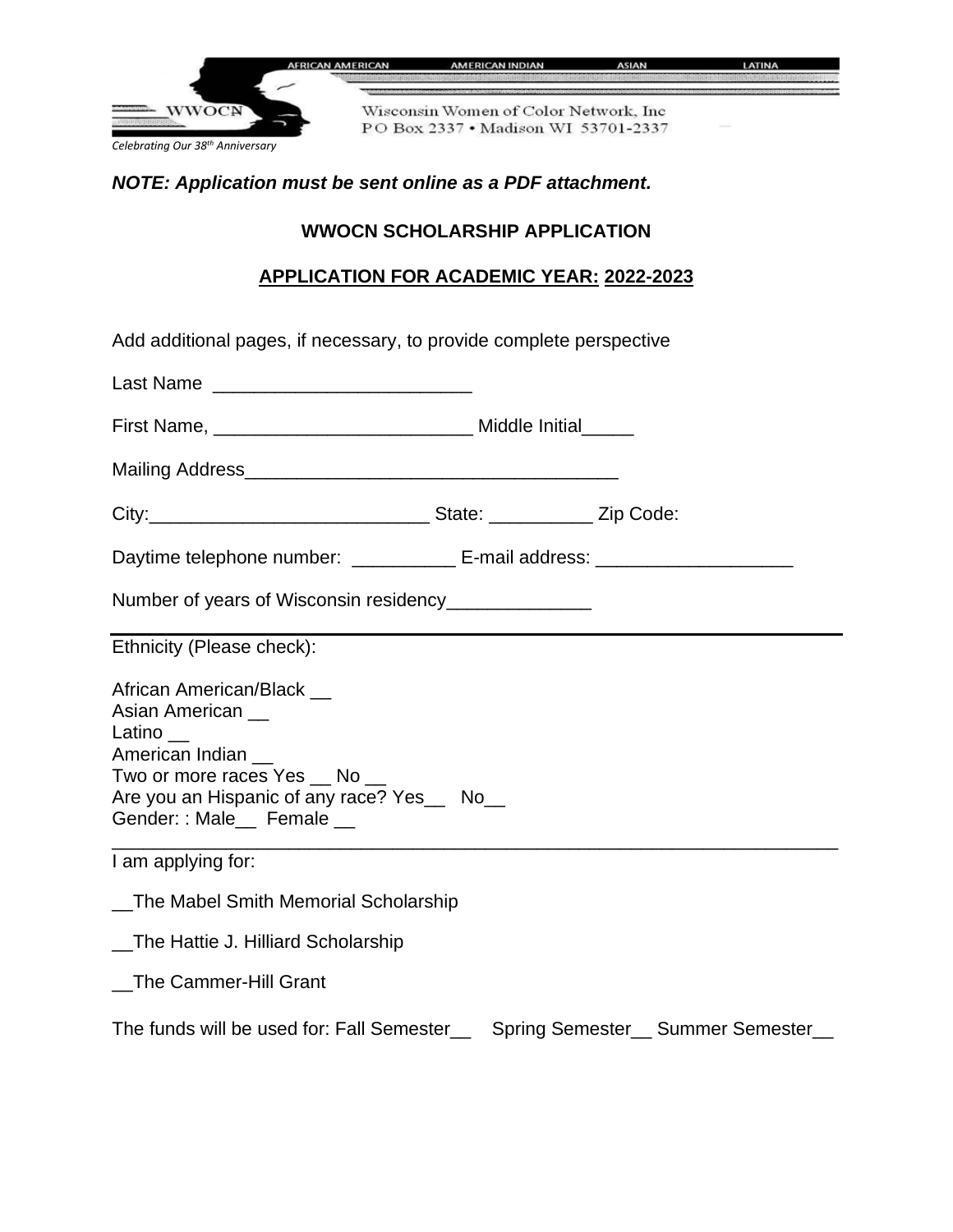

Parent(s) or Guardian(s). Print name & address of parent(s) or legal guardian(s) if you are a minor: (Include address if different than your own listed on page 1)

Last Name \_\_\_\_\_\_\_\_\_\_\_\_\_\_\_\_\_\_\_\_\_\_\_\_\_\_\_\_\_\_\_\_\_\_\_\_\_\_\_\_\_

First Name **Example 20** and the Middle Initial

Mailing Address\_\_\_\_\_\_\_\_\_\_\_\_\_\_\_\_\_\_\_\_\_\_\_\_\_\_\_\_\_\_\_\_\_\_\_\_

City:\_\_\_\_\_\_\_\_\_\_\_\_\_\_\_\_\_\_\_\_\_\_\_\_\_\_\_ State: \_\_\_\_\_\_\_\_\_\_ Zip Code: \_\_\_\_\_\_\_\_\_

Daytime telephone number: <br>
Email address:

Complete the next question if you are applying for the Mabel Smith Scholarship.

Name and location of high school or GED/HSED classroom: \_\_\_\_\_\_\_\_\_\_\_\_\_\_\_\_\_\_\_\_\_\_\_\_

Cumulative Grade Point Average (GPA): (On a 4.0 scale): \_\_\_\_\_\_\_\_\_\_\_\_\_\_\_\_\_\_\_\_\_\_\_\_

Graduation or GED/HSED completion date:

All applicants complete below.

A. List any academic honors, awards and membership activities that you would like the Scholarship Committee to know.

\_\_\_\_\_\_\_\_\_\_\_\_\_\_\_\_\_\_\_\_\_\_\_\_\_\_\_\_\_\_\_\_\_\_\_\_\_\_\_\_\_\_\_\_\_\_\_\_\_\_\_\_\_\_\_\_\_\_\_\_\_\_\_\_\_\_\_\_\_

B. List your hobbies, outside interests, extra-curricular activities that you would like the Scholarship Committee to know

C. List any community activities

D. Financial Assistance

Is this for financial assistance for college, please list the school you plan to attend? If you are still in high school, list your top two (2) college choices:

1)

2)